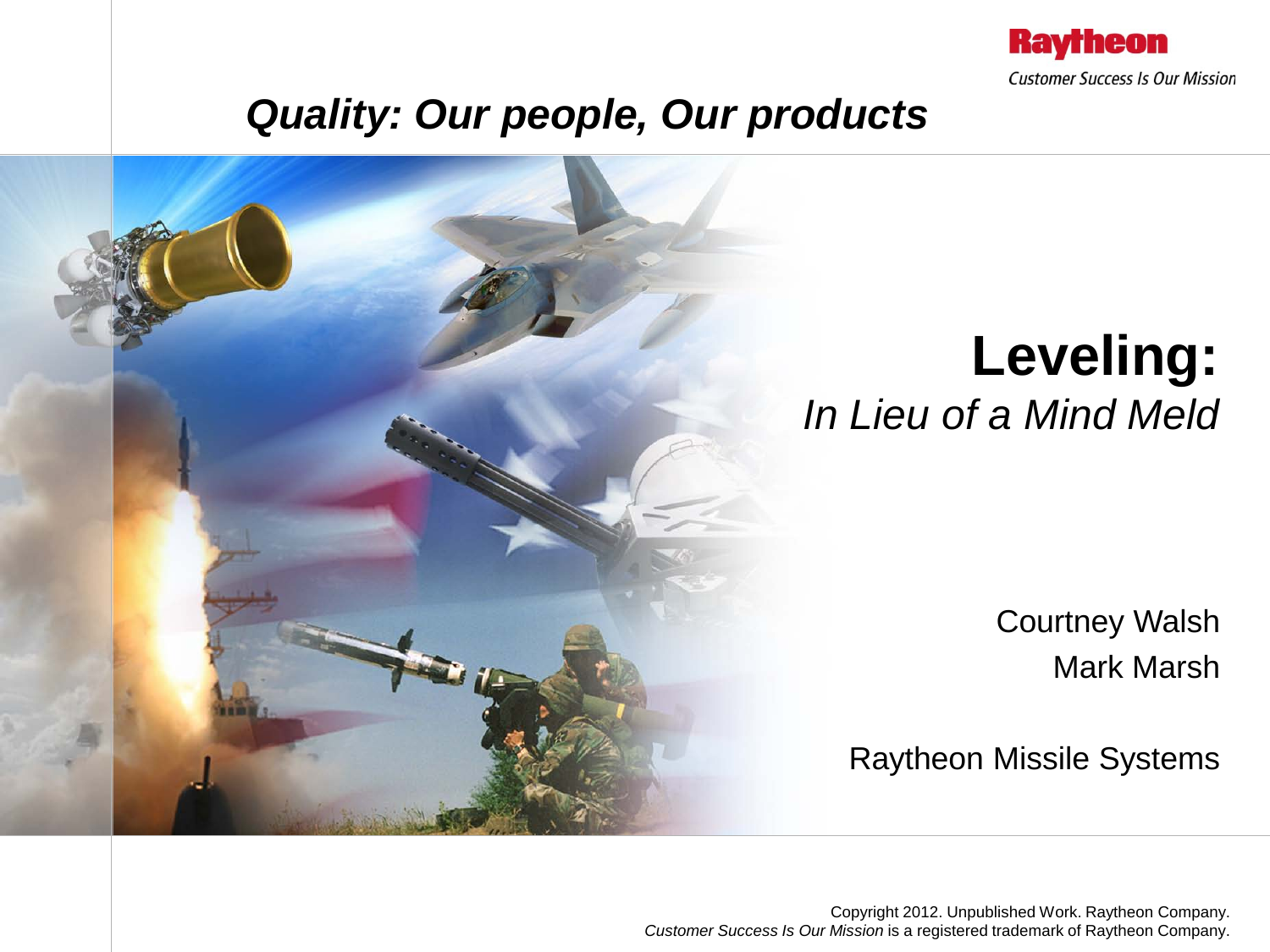

### **Agenda**

- **What Is Leveling?**
- **Why Should You Level?**
- **How Do You Level?**
- What Should You Level On?
- **Lessons**
- **Summary**

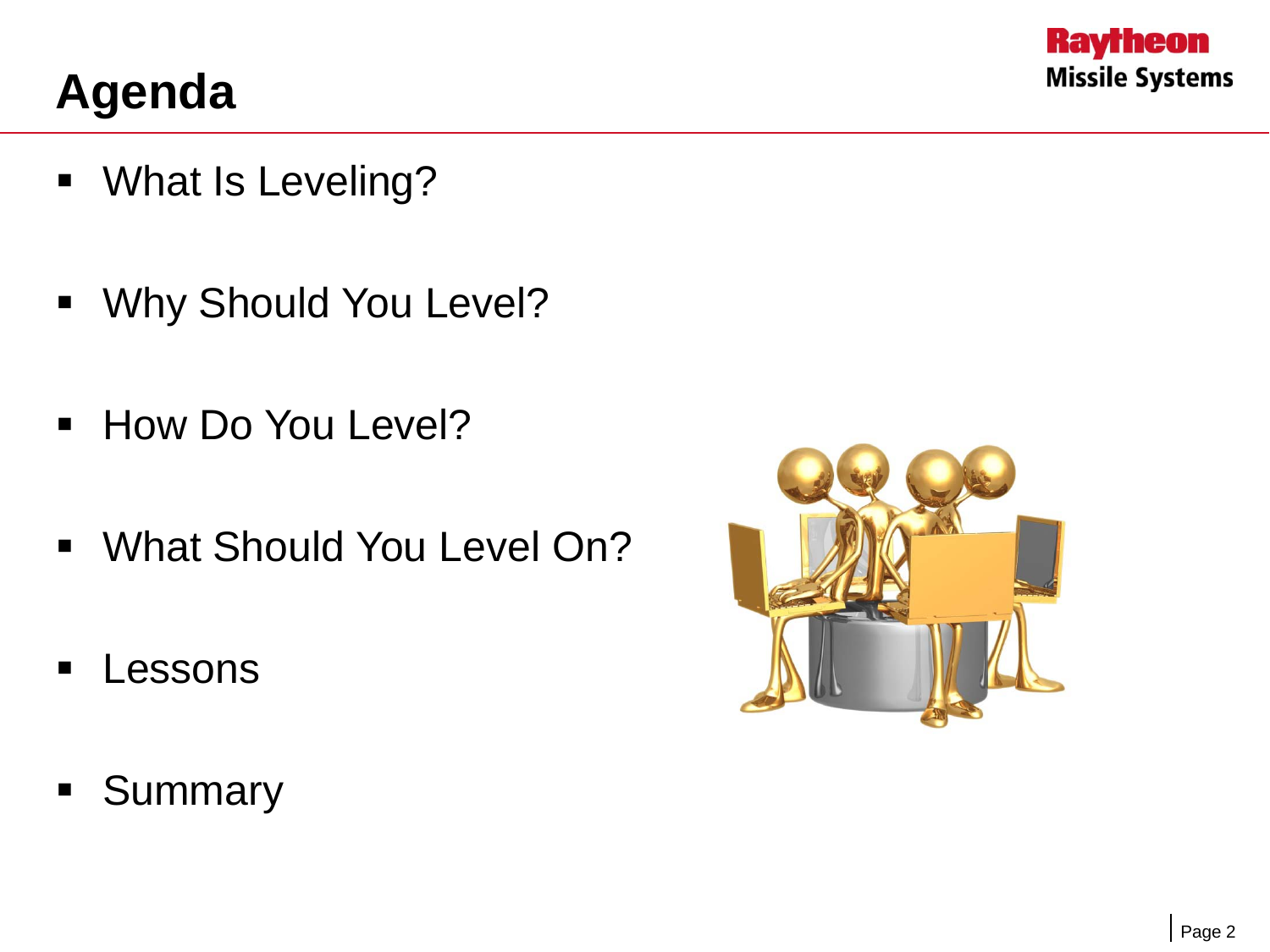## **What is Leveling?**

- A team agreement on appraisal procedures
- A review of past concurrences on model language, specific organizational approach, and practice elaborations
- An introduction to the appraised organization and its methods

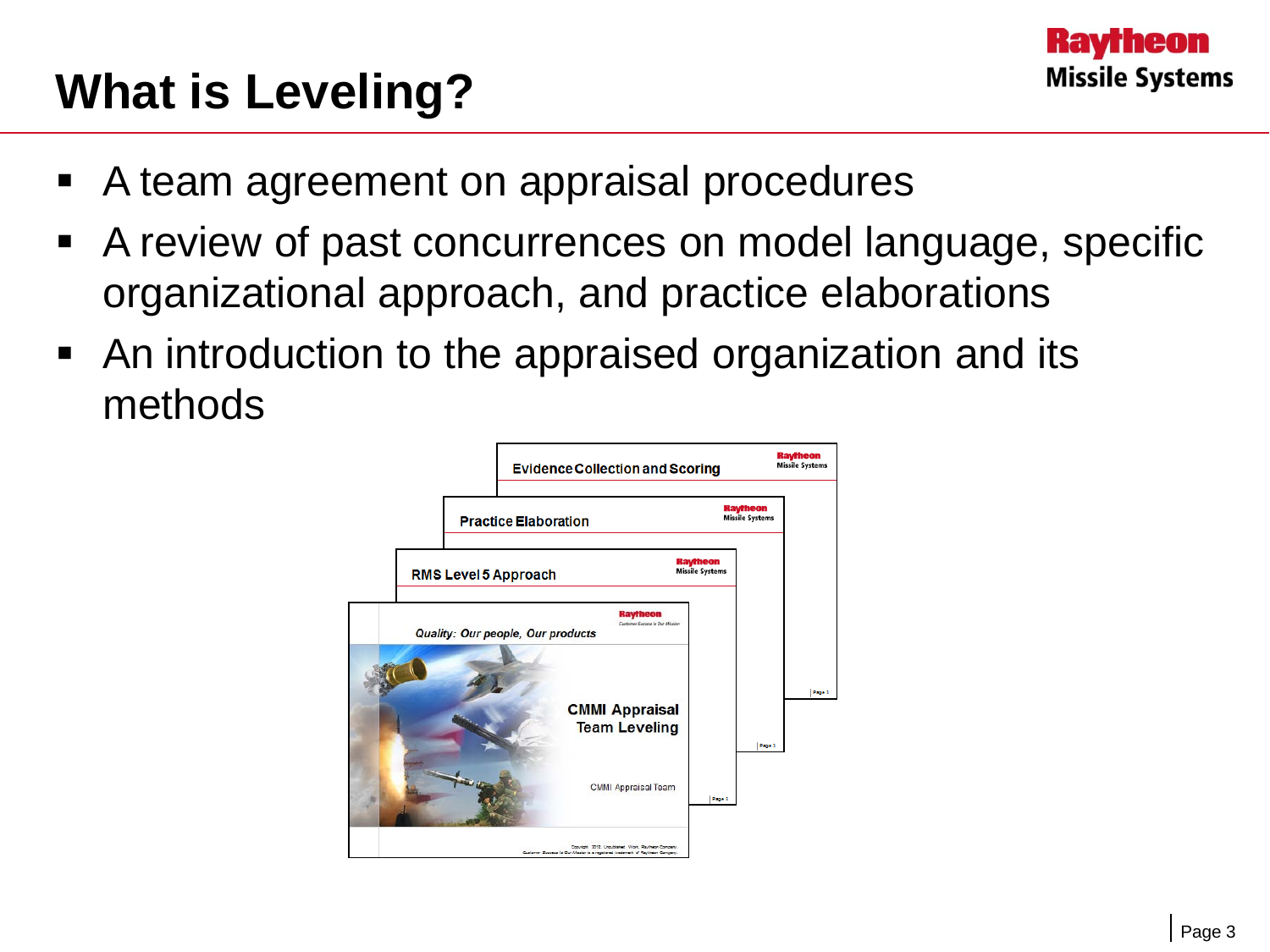

# **Why Should You Level?**

- Communicate expectations
	- From lead appraiser
	- From appraised organization
- Time between events
	- Series of SCAMPIs
	- Turnover of team
- **Education of team members**
- **Alignment**
- **Saves time**
- Sets a good foundation for next recertification

#### **You never know what you don't know**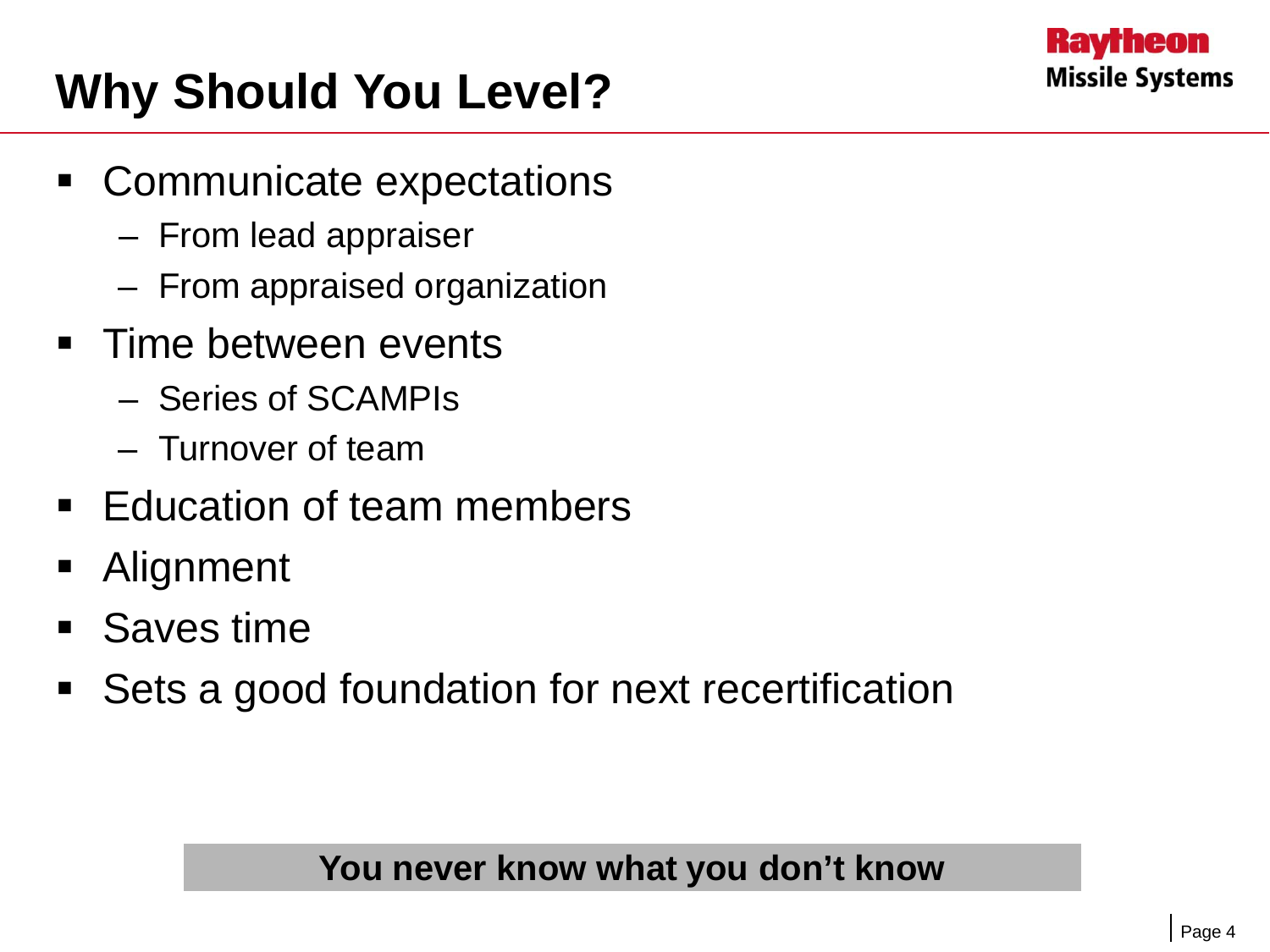

## **How Do You Level?**

- Review at each event with full team
	- Start of event (45 minutes)
		- Review from previous event
		- Flow on candidate decisions made by internal team members since last event
	- Conclusion of event (45 minutes)
		- Record new and modified agreements made during the event
		- Address issues that may have been put on "parking lot" during event
- Between events, proposals made by appraised organization and appraisal lead are captured for review at next event



#### **Gain consensus of the team early and often**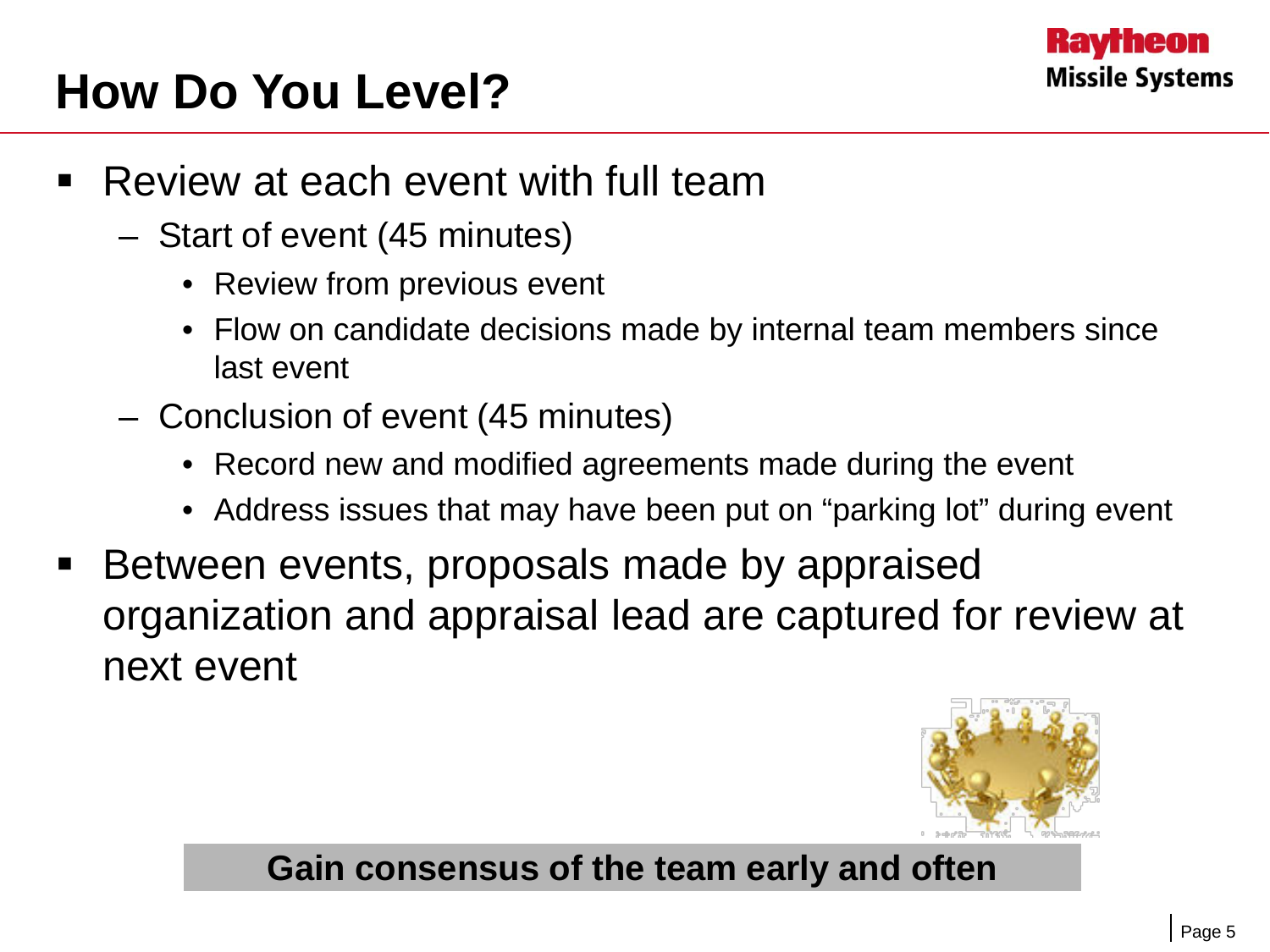## **What Should You Level On?**

- Interpretations and Updates to the CMMI model
	- How do these changes affect the appraised organization and what to collect?
- Interpretations and Updates to the CMMI MDD
	- How was your sampling algorithm developed?
	- Precise definitions of artifacts
		- There are no indirects
	- What does it really mean to be a support function?
	- How much evidence is enough?
- How do you use demos to collect evidence?
	- Repeatability concerns
	- How much team documentation do you need?

### **Think of it as insurance to a smoother "A"**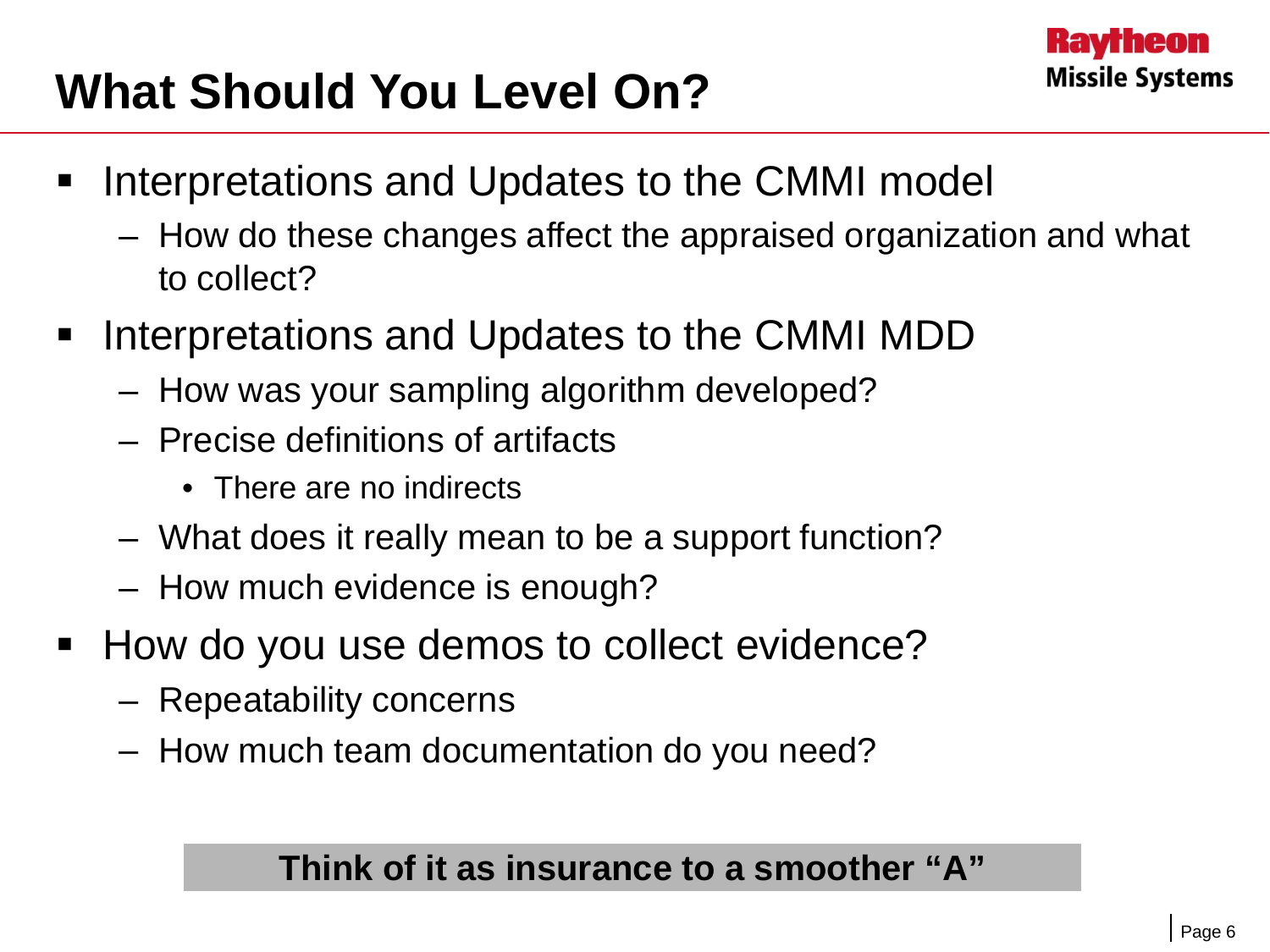# **What Should You Level On? (cont.)**

- Business specific approach
	- Issues that may have surfaced in the past and the methodologies used to address them
		- Relationship between GP 2.5 and OT
		- Relationship between GP 2.8 and PMC
		- Relationship between GP 2.9 and PPQA
	- Some coverage information
- Review of evidence collection and scoring
	- When do you refresh data?
	- What does "sufficient" mean?
	- How do you score "affirmation only" projects?
- Practice Elaboration
	- What type of evidence does your organization usually use to represent the GPs and should you care?
	- Are there certain practices that have a lot of hot buttons?
	- Does a practice use a different type of evidence than normally seen?

#### **You'll be surprised at where the disconnects occur**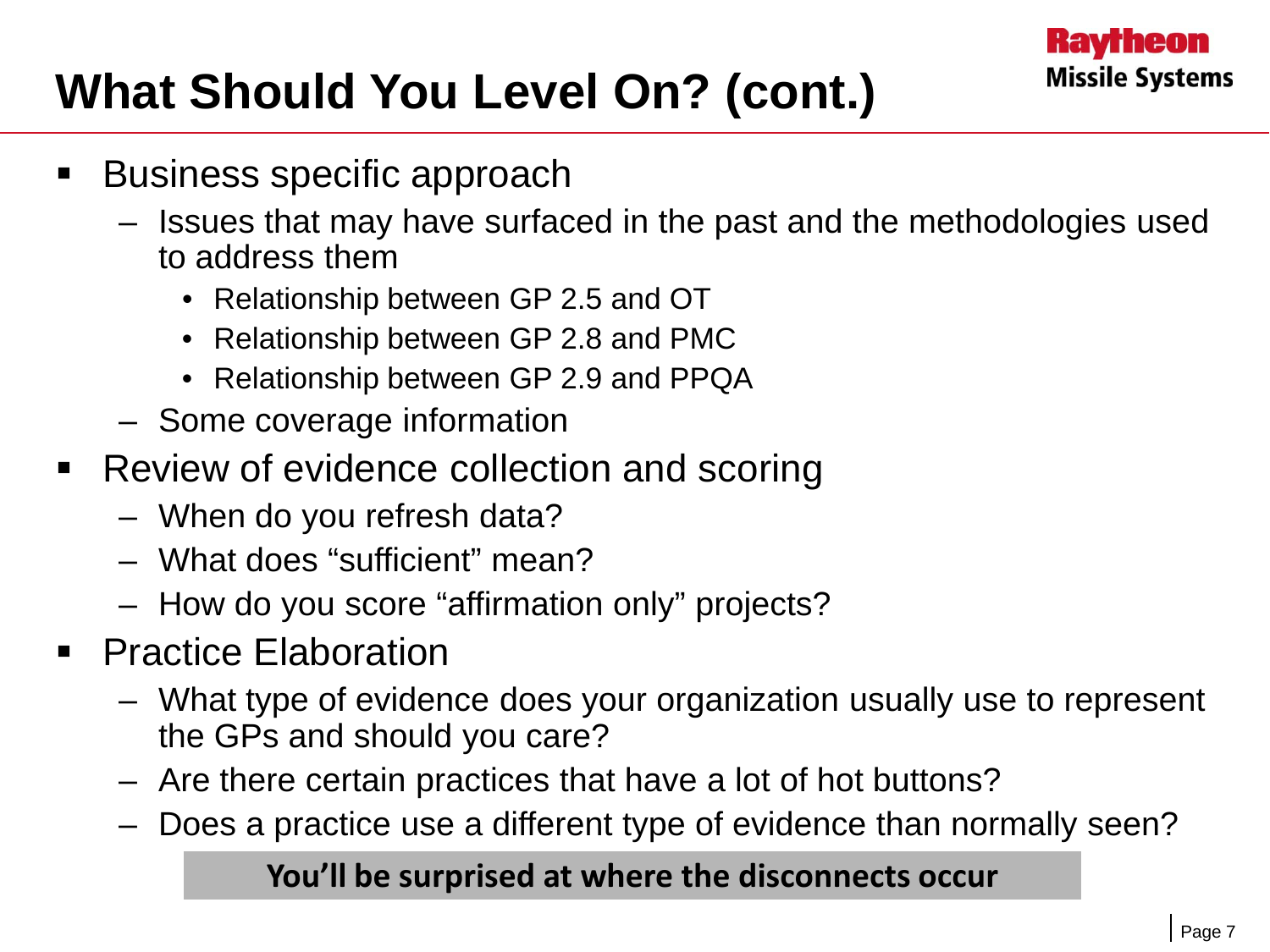### **Lessons**

- **Provides reference for previous discussions**
- Good introduction to the appraisal process for new members
- Topics do not need to be discussed and argued over during each event if the consensus is recorded and reviewed

This leaves time to vigorously debate new and sometimes old issues

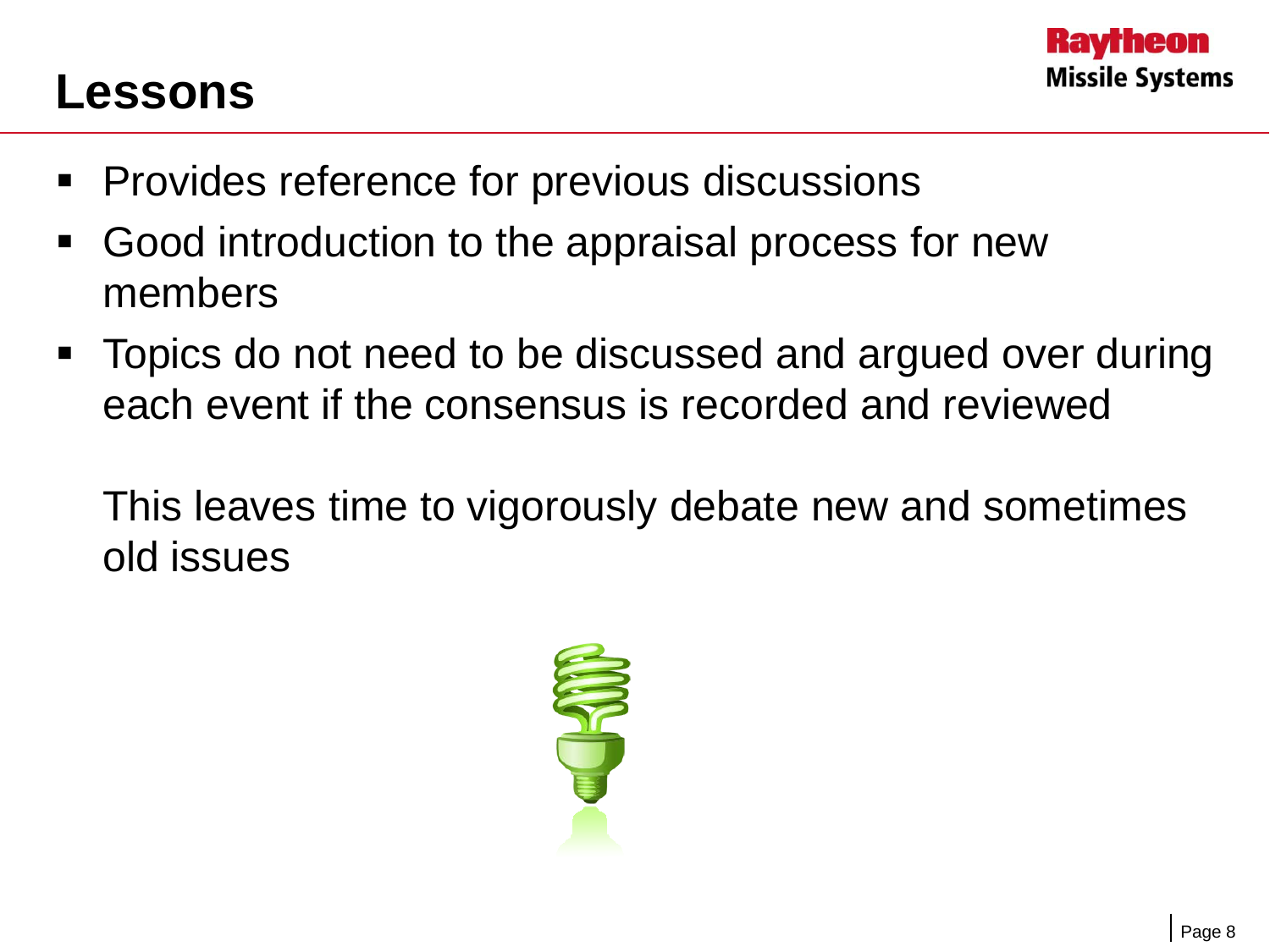### **Summary**

- **Found great value in the leveling process**
- Reduced on-boarding time for new members
- Easier to capture the decision making process
- **EXE** Leveling is a great way of unifying the team
- Gets the team into a decision making mode right away
- Make sure there are no elephants in the room

### **It's time well spent**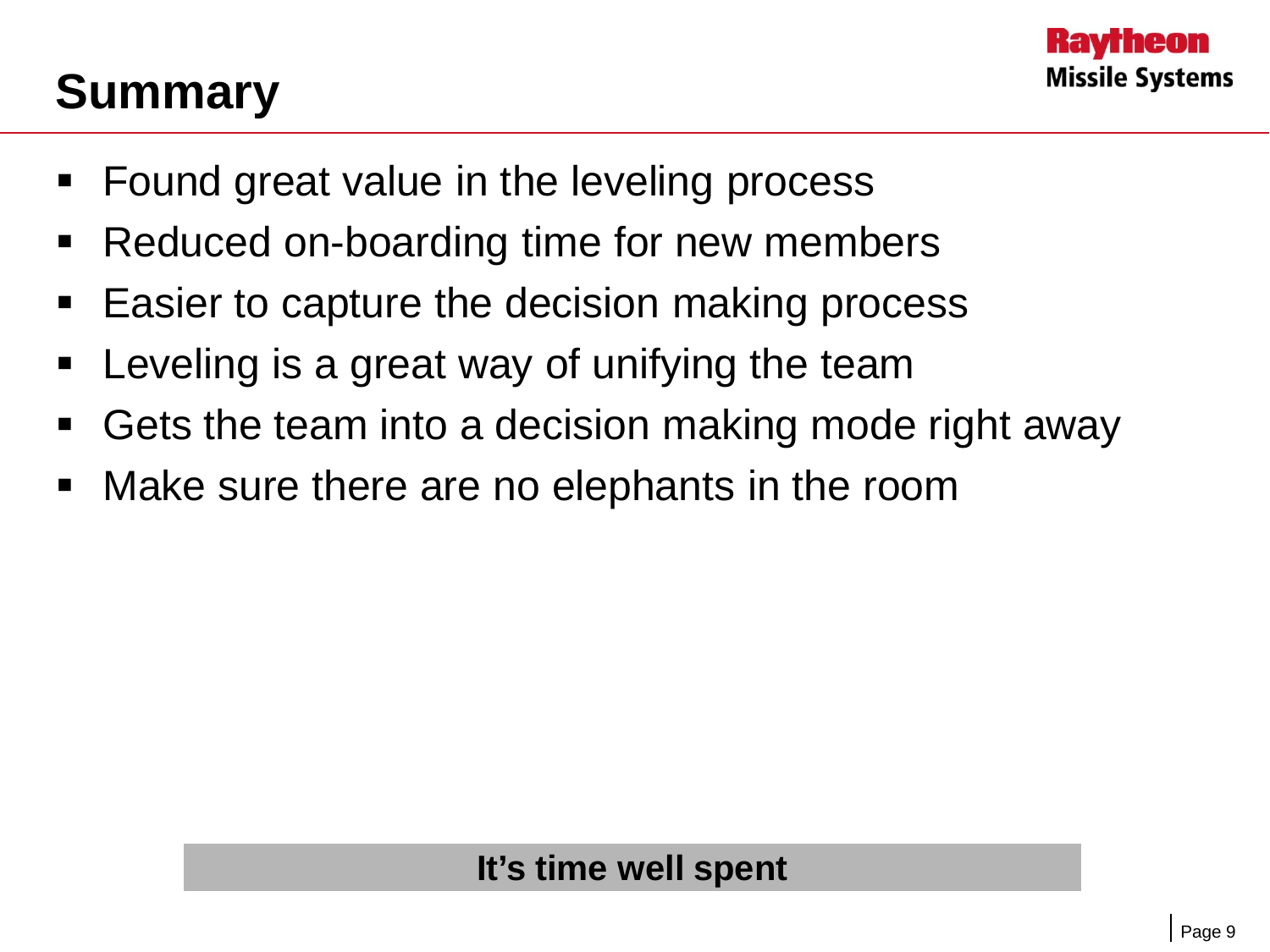### **Questions and Answers**





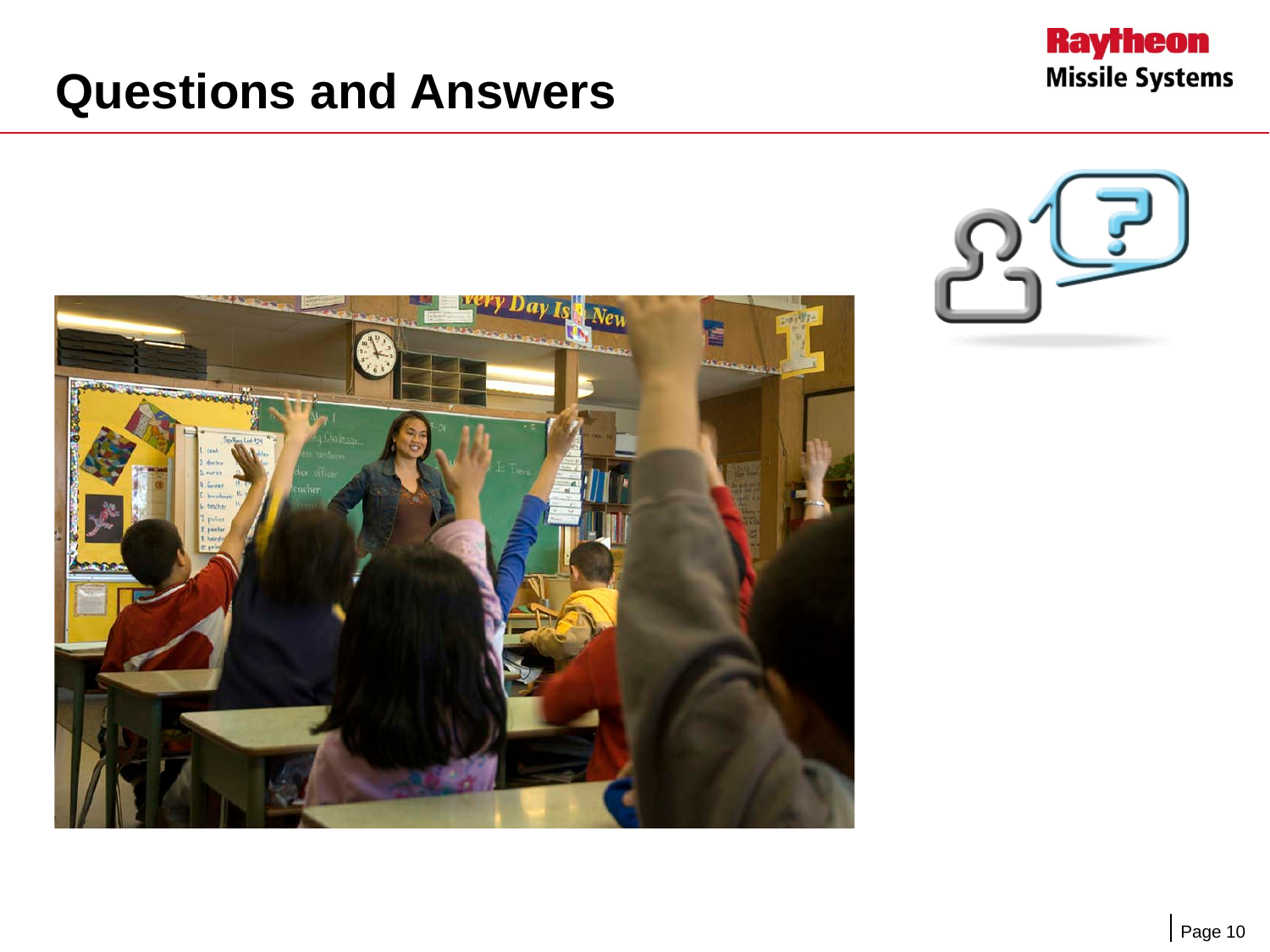### **Presenter Biographies**

- Courtney is a Senior Mechanical Engineer for Raytheon Missile Systems in Tucson, Arizona. Courtney worked in the Quality & Mission Assurance's Quality Services group aiding in CMMI Level 5 activities as well as acting as the Gate Process Owner Representative. She has participated in two high maturity SCAMPI's. She is a graduate of Rochester Institute of Technology in Rochester, New York. She graduated with a B.S. and M.E. in Mechanical Engineering with a concentration in Aerospace.
- Mark is a Senior Software Manager at Raytheon Missile Systems in Tucson, Arizona. Mark works in the Quality & Mission Assurance's Quality Services organization in the Enterprise Process Group. He has been on three SCAMPI's and two of those have been high maturity. Mark has a broad background working in system engineering and tactical software development and management, and system integration and test. He has been in the defense industry for 34 years, serving in program, functional, and enterprise roles.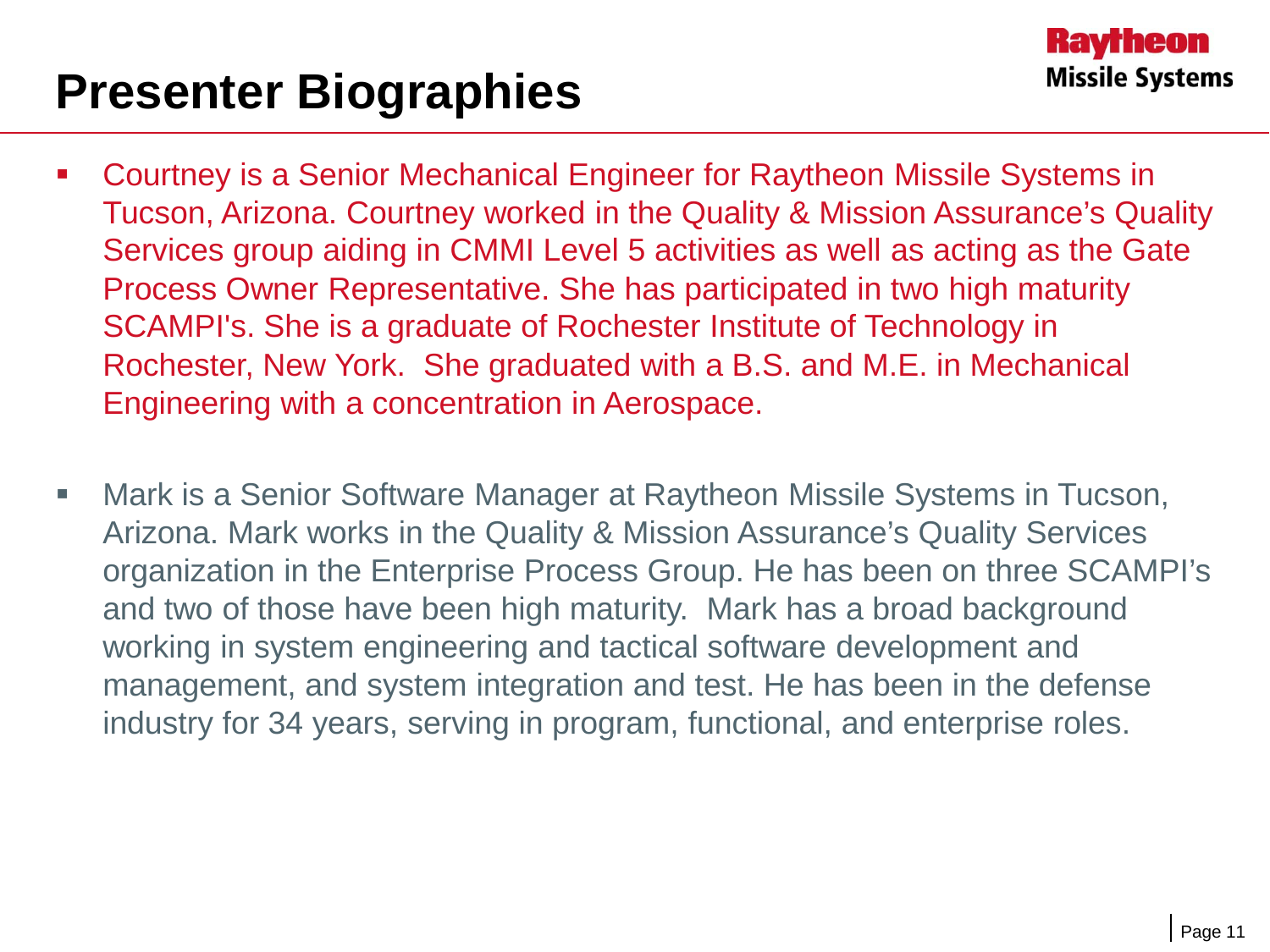## **Contact Information**

#### *Courtney Walsh*

Senior Mechanical Engineer Missile Systems Raytheon Company Business 520.663.9026

[Courtney.Walsh@raytheon.com](mailto:Courtney.Walsh@raytheon.com)

#### *Mark Marsh*

Senior Software Manager Missile Systems Raytheon Company Business 520.545.9493

[mamarsh@raytheon.com](mailto:mamarsh@raytheon.com)